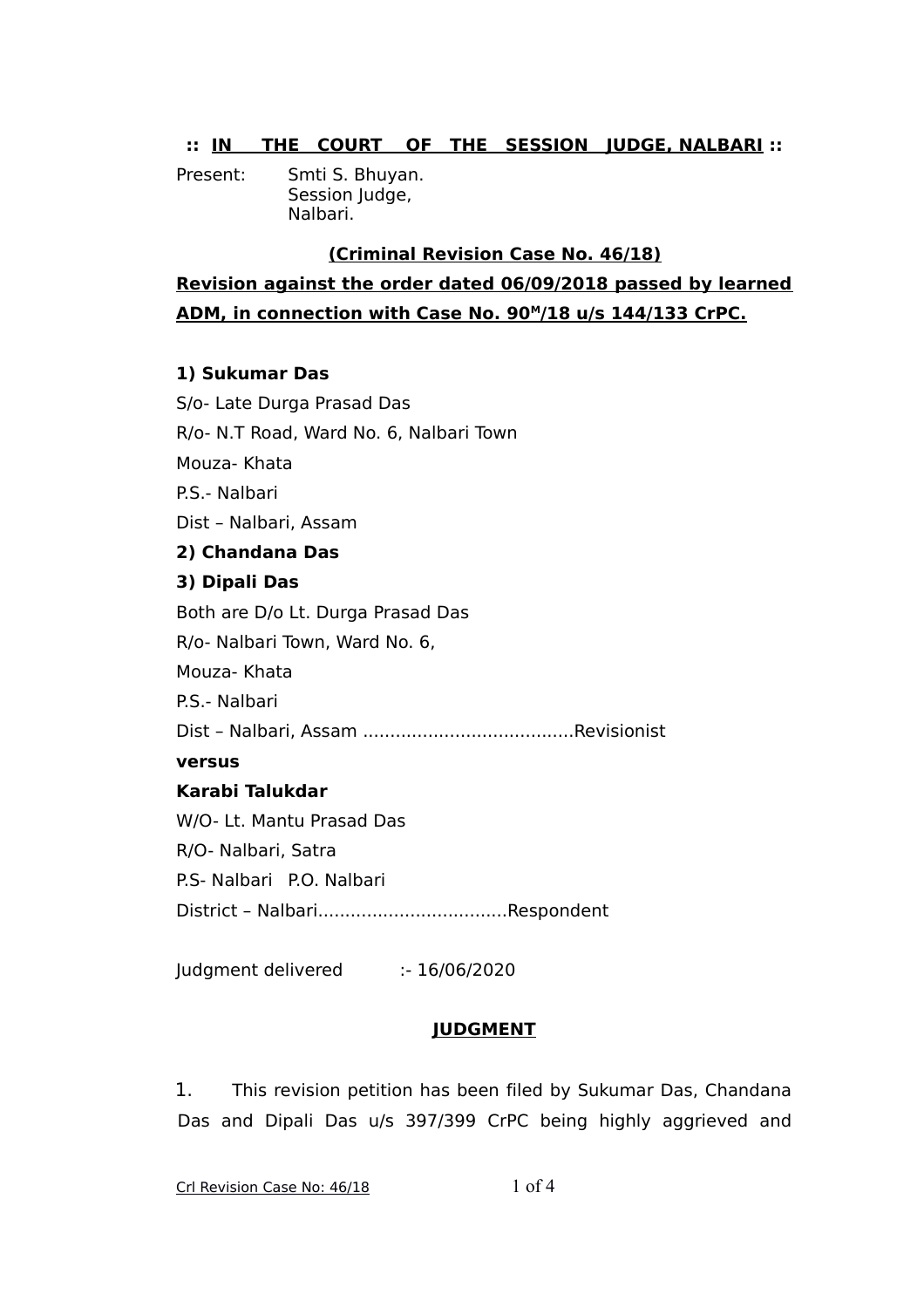dissatisfied with the order of then Learned ADM, Nalbari dated 06/09/2018 under C.R. Case No. 90<sup>M</sup>/2018 u/s 144/133 CrPC.

2. The fact leading to this revision petition is that respondent of this revision petition namely Karabi Talukdar Das wife of Lt. Mantu Prasad Das filed a petition u/s 144/145/146(1)/133 CrPC against the present revisionist Sukumar Das, Chandana Das and Dipali Das before the Learned District Magistrate, Nalbari citing that both the parties are successor of Lt. Durga das and Durga Das was the original owner of the land of disputed patta 191 dag no. 1193, 1198, 1204, 1205 which is measuring 2 katha 5 lecha and in the same patta under dag no. 1206 and 1207, there is total 1 bigha 1 katha 2 lecha of land standing in the name of original owner Lt. Durga Prasad Das and total land of Durga Prasad is measuring in the disputed patta is 1 bigha 3 katha 7 lecha. After death of Lt. Durga Prasad Das his legal heir mutually partitioned their land and disputed land mentioned in the schedule of the petition i.e. disputed property standing on the disputed land is the share of the property of Lt. Mantu Prasad Das son of Lt. Durga Prasad Das, the husband of first party and Lt. Mantu Prasad Das during his life time, is possessing the disputed land mentioned in the disputed patta no. 191 dag no. 1193, 1198, 1204, 1205. In this land there is two room measuring 20ft x 16ft and 15ft x 16ft and one shop measuring 10ft x 16ft in the front side near road, which is bounded by north N.T. Road East Abhiruchi, South land of second party and west common path of 1st and 2<sup>nd</sup> party. The further plea made by made by first party Karabi Talukdar is that when they are running stationery shop in the disputed land and second party to dispose them from the disputed property subjected with mental torture as a result they shifted to Gosaipara, Nalbari locking the disputed room and at that time husband of first party was suffering from severe diseases including diabetes. On 01/06/2018 husband of first party died leaving first party and their three minor children. On 17/07/2018 first party came to the disputed room, unlock the room and while cleaning the room second party restrain them, did not allow them to use common tube-well and toilet and electricity connection and close the common path and giving

Crl Revision Case No: 46/18 2 of 4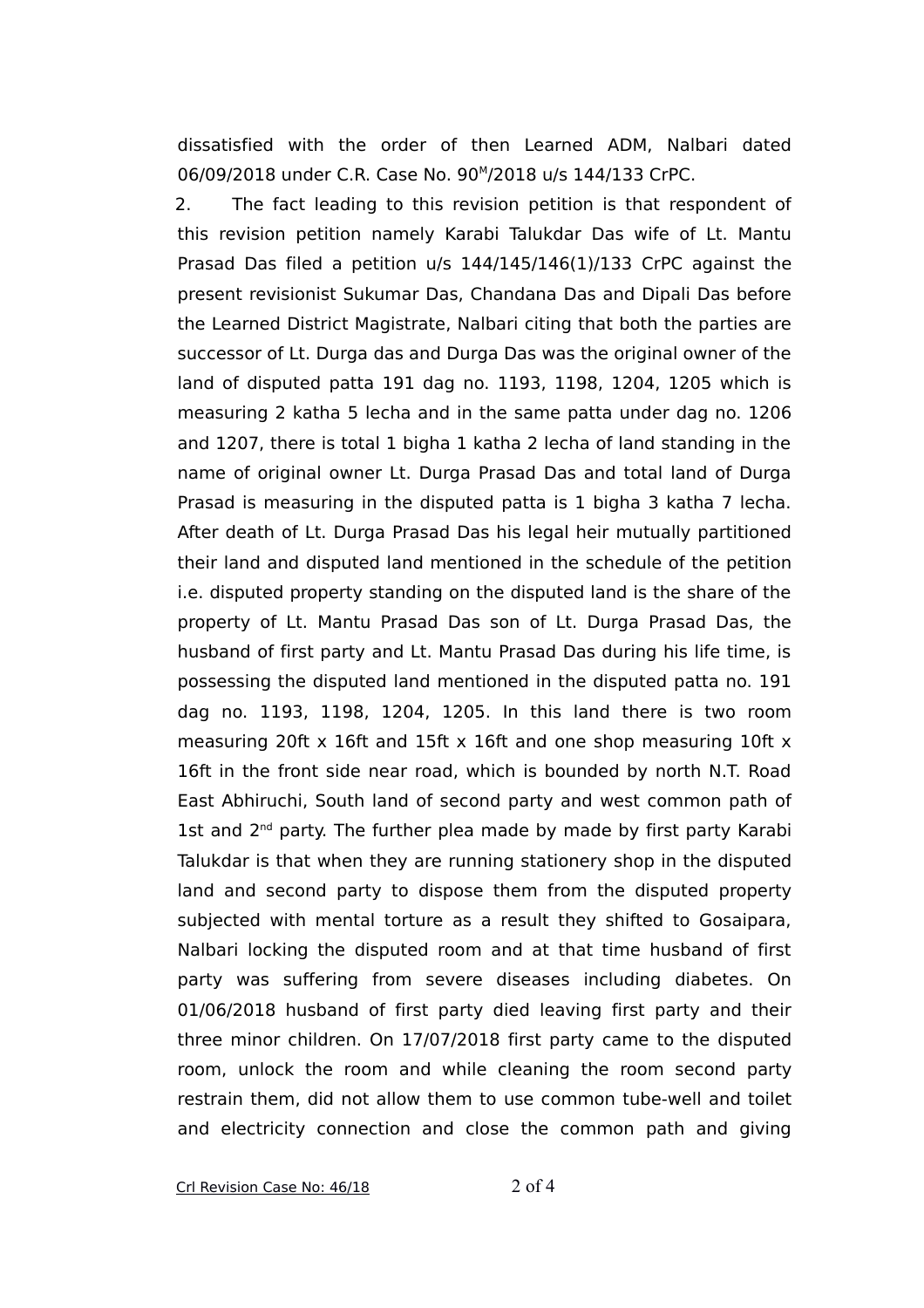threatening, for which, first party filed the petition u/s 144/133 CrPC before the Learned District Magistrate on 27/07/2018 to pass prohibitory order against the second party (the revisionist).

3. On 27/07/2018 Learned ADM called for report from OC Nalbari PS. Getting the report from OC Nalbari PS Learned ADM took up the proceeding, took cognizance and passed order of prohibiting entry of the second party in the disputed land u/s 144 CrPC direct second party u/s 133 CrPC not to obstruct first party for using the common path measuring 4ft breath on the western side of the disputed property, issued notice, called for written statement from the second party and against this order of taking cognizance, restraining second party for obstructing second party for using the common road and prohibiting the second party from entry into the disputed property dated 06/09/2018, the 2<sup>nd</sup> part, the present revisionist preferred this revision.

4. I have scrutinized the record of the trial court. On scrutiny of the impugned order dated 06/09/2018 I find that Learned ADM has called for the written statement from the second party which mean that second party has given chance, scope to place their case before the learned trial court and second party on 10/09/2018 filed a petition before the learned ADM disputing right of the first party in respect of the disputed property and case was fixed for hearing on the said petition. This revision petition is filed against interlocutory order not against final order. Learned trial court has given scope to the party to place their case. There is nothing to interfere with the order of the learned trial court and order dated 06/09/2018 passed by learned trial court is upheld and I hold that this revision petition is devoid of any merits and is accordingly dismissed with direction to the parties to appear before the learned trial court from 30 days from the date of judgment and order of this court and learned trial court on appearance of the parties shall disposes of the case in accordance with law.

14. Send down the LCR with a copy of this court judgment to the learned trial court immediately.

Crl Revision Case No: 46/18 3 of 4